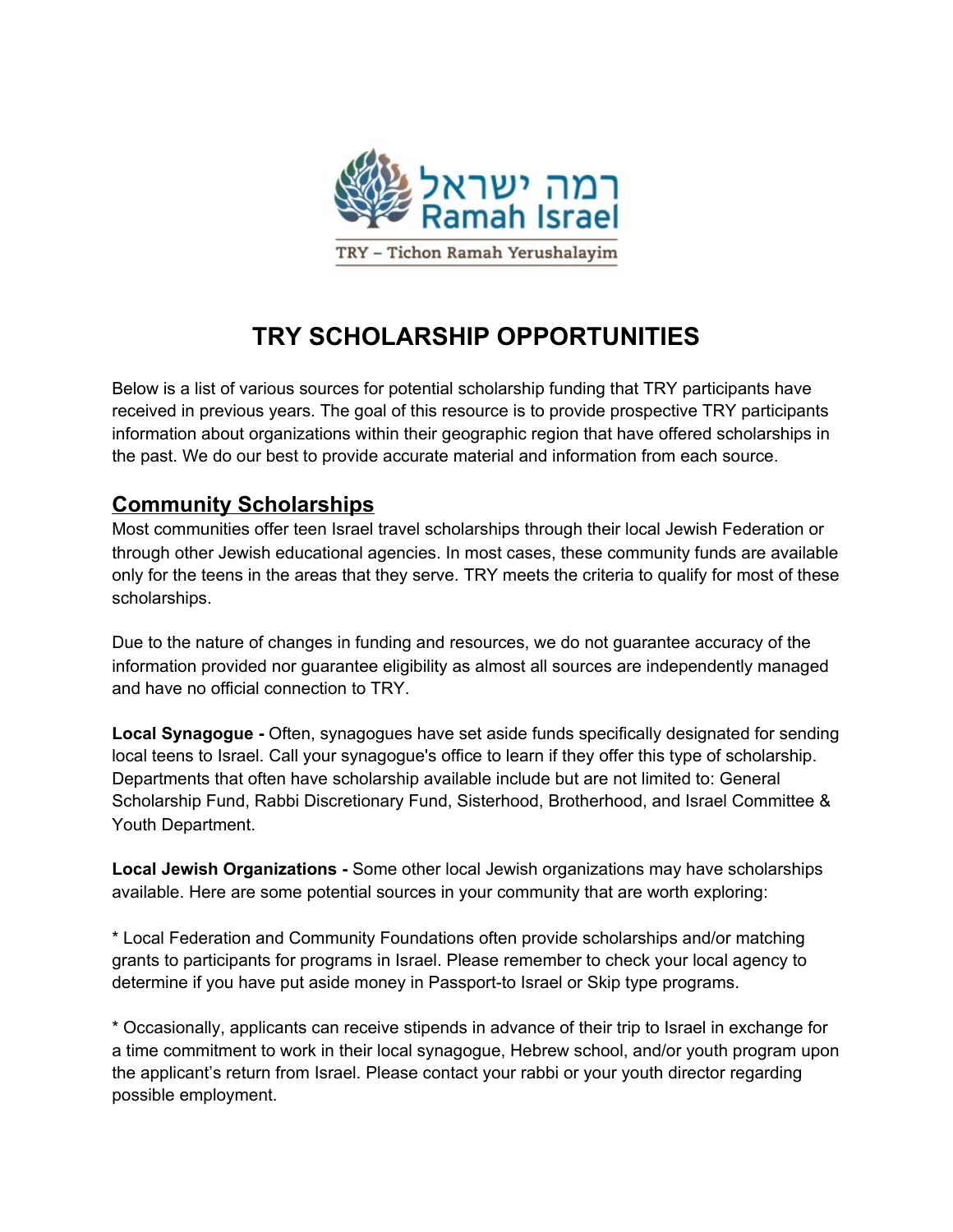\* There are synagogues who offer scholarships to the grandchildren of congregants no matter where the grandchild lives.

\* If a child goes to Israel with a Ramah Program ( $8<sup>th</sup>$  grade trip, Confirmation class...), s/he will receive a small stipend towards their participation on TRY. Please send a copy of the "coupon" to the NY office or contact the accountant at 212 280 6137.

\* Several local businesses in your area may offer "study abroad" grants. Write a letter to the businesses of family friends explaining the TRY program and request a grant or scholarship.

You can also explore:

- Jewish National Fund (JNF)
- Local Holocaust Museum
- Jewish Community Center (JCC)
- Jewish Council for Youth Services (JCYS)
- Jewish Family Services (JFS)
- Bureau of Jewish Education (BJE)

# **JNF - Plant Your Way to Israel**

JNF has developed an innovative program that will help teens save money for a trip to Israel and at the same time raise money for the greening of Israel. To sign up for the program, go to [JNF.org/pyw.](http://jnf.org/pyw)

**Search the Internet!** A quick internet search will reveal numerous Jewish organizations that offer money to Jewish teens traveling to Israel. Send them an email and see if you qualify.

Do you know of a scholarship not listed or have updated information? Please let us know and we will post the information for others who are seeking funding.

# **TRY Scholarship Fund**

Please explore the above funding sources. **If scholarship is still required**, complete our scholarship application and submit the following information (All information will be kept confidential):

- A. Copy of your Federal Tax Return and W-2 and/or K-1 forms.
- B. Parents are encouraged to write a short letter explaining any special circumstances and send it with the scholarship application.

Upon completion, submit your application **no later than November 15th,** to: Jeff Goodman, Chairperson, Scholarship Committee, Ramah Programs in Israel 3080 Broadway New York, NY 10027 Or fax it to 212-504-0858 (all applications are completely confidential)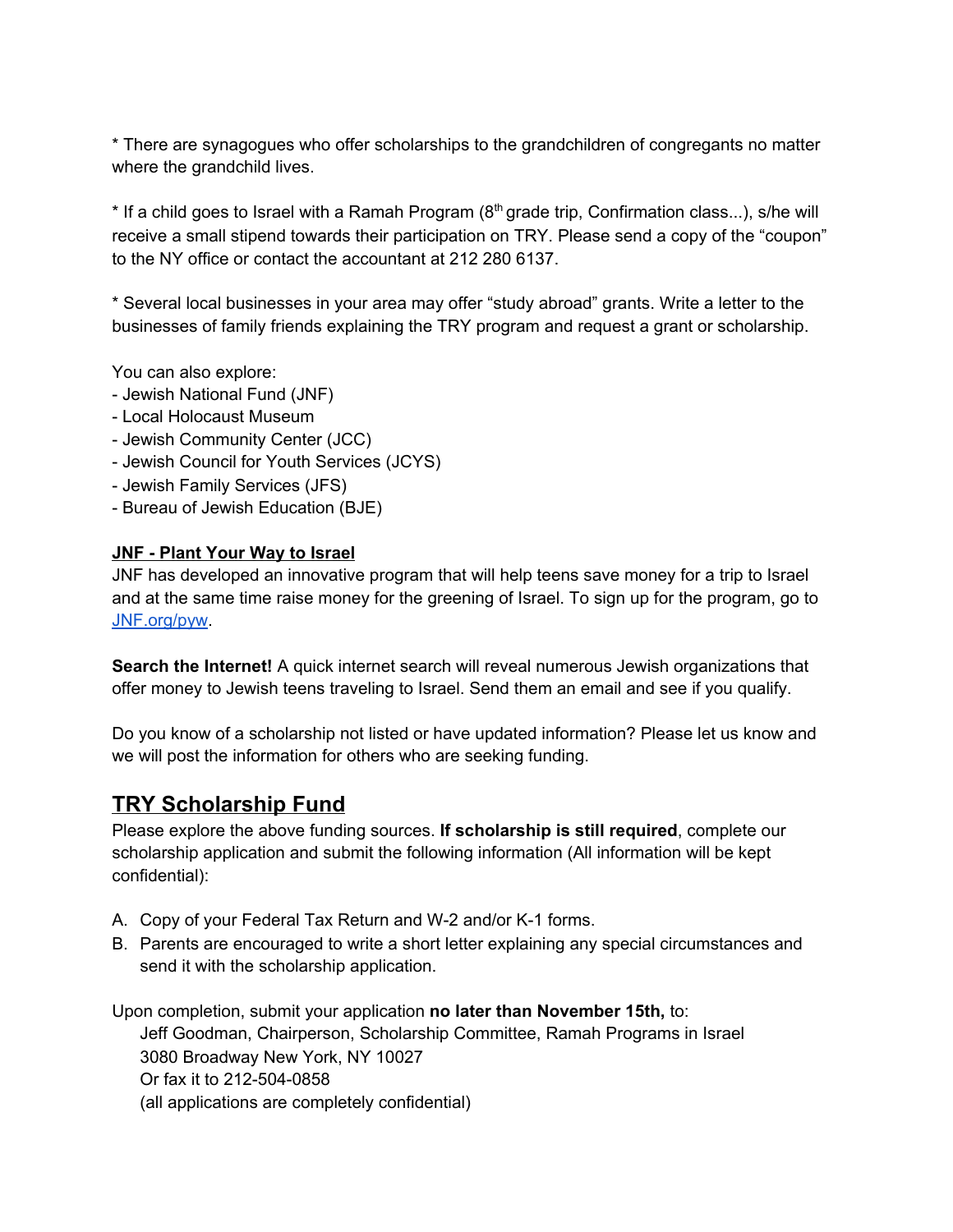# **Scholarships for Ramah campers**

**Camp Ramah Wisconsin:** We are ecstatic to announce that a generous donor has provided us with significant scholarship funds for Camp Ramah in Wisconsin campers to make Israel their classroom and Jerusalem their home. For more information, please contact Sarah Cytryn at [sarah@ramah.co.il](mailto:sarah@ramah.co.il).

# **Stipend for Washington State Residents:**

Award name: Oranim Samis-TRY Fellows Qualifying Type: **This stipend is awarded automatically to ALL Jewish teens from Washington State** (to first 10 applicants on a first-come-first-serve basis) Amount: **\$5,000 TRY Quarter (8 weeks) / \$7,500 TRY Classic (18 weeks)**

# *We are extremely grateful to the Samis Foundation for this generous grant!*



For more information, including requirements of fellows during and after the program: <https://try.ramah.org.il/oranim-samis-try-fellows/> Contact: [info@ramah.co.il](mailto:info@ramah.co.il)

# **529 Accounts**

Tichon Ramah Yerushalayim is accredited by the Middle States Association and as such families with 529 Accounts may be able to have up to \$10,000 from their 529 Accounts sent to us for their students. Please be in touch with us if you have additional questions concerning this. As always, it is best to seek guidance from your tax professional on matters such as this.

Below is a list of specific communities and some of the scholarships they offer that may be relevant to TRY students. If you do not find your hometown in the list below, check out the National [Federation](https://try.ramah.org.il/wp-content/uploads/JFNA_Public_Directory_Sep_14_2020.pdf) Directory.

# **UJA/Jewish Federation offices**

# **Alabama**

**Birmingham** Award Name: Israel Scholarship Qualifying Type: Need-based and must live in Birmingham Contact: Sally Friedman Phone: 205.879.0416 Email: sallyf@bjf.org

**Arizona Phoenix**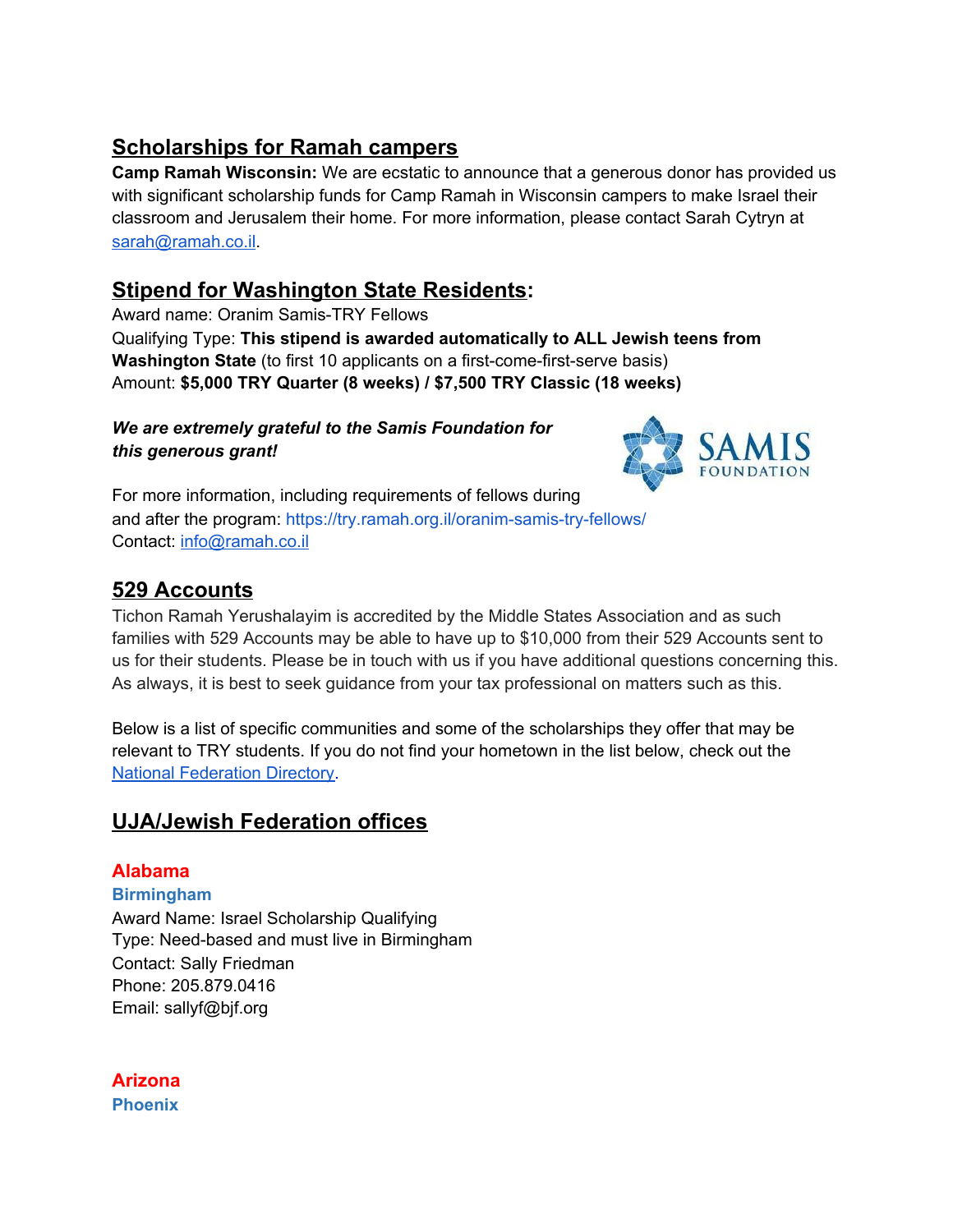Award Name: The Harold and Jean Grossman Israel Experience Scholarship Fund Qualifying Type: First-come/first-serve

Award Name: Gift of Israel Savings Program Qualifying Type: Matching

Award Nam: La-Aretz Scholarship Fund Qualifying Type: Need-based Contact: Shahar Edry Phone: 480.483.7121 x1109 Email: [israelcenter@jewishphoenix.org](mailto:israelcenter@jewishphoenix.org)

## **Southern Arizona**

Award Name: Goldman Family Israel Scholarship Qualifying Type: Multiple, through a sponsor Contact: Allie London Phone 520.57.0388 Email: grants@jcftucson.org

# **California**

# **East Bay**

Award Name: Israel Trips Financial Aid Qualifying Type: Need-based Contact: Alison Stein Phone: 510.809.4911 Email:[Alison@jfed.org](mailto:Alison@jfed.org)

#### **Los Angeles**

Award Name: Israel Incentive Partnership Grants Qualifying Type: Multiple Contact: Nina Patchak Phone: 323.761.8320 Email: npatchak@jewishla.org

Award Name: Jewish Interest Free Loan Association Qualifying Type: Multiple - Interest free loan Contact: Natalie Fainberg Phone: 323.761.8830 x109 Email: Natalie@jfla.org <http://www.jewishla.org/pages/israel-experience-grants>

#### **Orange County**

Award Name: Passport to Jewish Life Qualifying Type: Multiple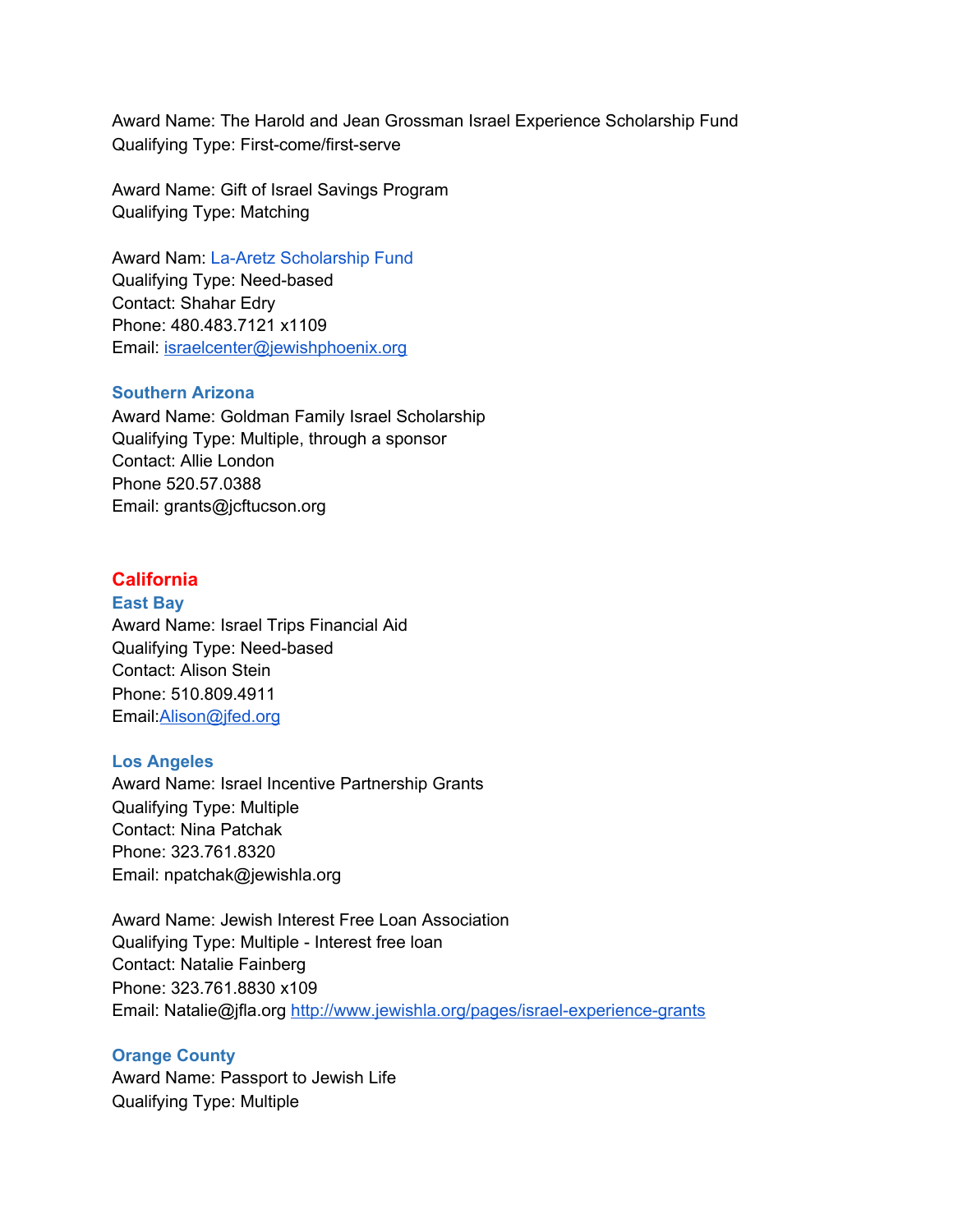Contact: Kathleen Mellon Email: [kathleen@jffs.org](mailto:kathleen@jffs.org)

#### **San Diego**

Award Name: My Israel Journey-Teen Subsidy Program Qualifying Type: Need-based Contact: Janese Cassel Phone: 858.737.7136 <https://jewishinsandiego.org/myisraeljourney>

Award Name: Israel Travel Scholarship Qualifying Type: Multiple Contact: Nicole Patolai Email: nicolep@jewishfederationsandiego.org

#### **San Francisco – Peninsula, Marin and Sonoma Counties**

Award Name: Israel Experience scholarship Email: Lisa Pavlovsky, Scholarship Program Manager

#### **San Gabriel and Pomona Valleys, California**

Award Name: Israel Scholarship Qualifying Type: Need-based Contact: Jason Moss Phone: 626.445.0810 Email: [jmoss@jewishsgpv.org](mailto:jmoss@jewishsgpv.org)

#### **Santa Barbara**

Award Name: Israel Scholarship Qualifying Type: Need-based Contact: David Harris Phone: 805.957.1115 Email: info@sbjf.org

# **Colorado**

**Denver** Award Name: Teen/Young Adult Israel Travel Subsidy Qualifying Type: Subsidy Contact: Michal Uziyahu Phone: 303.316.6472 Email: muziyahu@Jewishcolorado.org

## **Connecticut**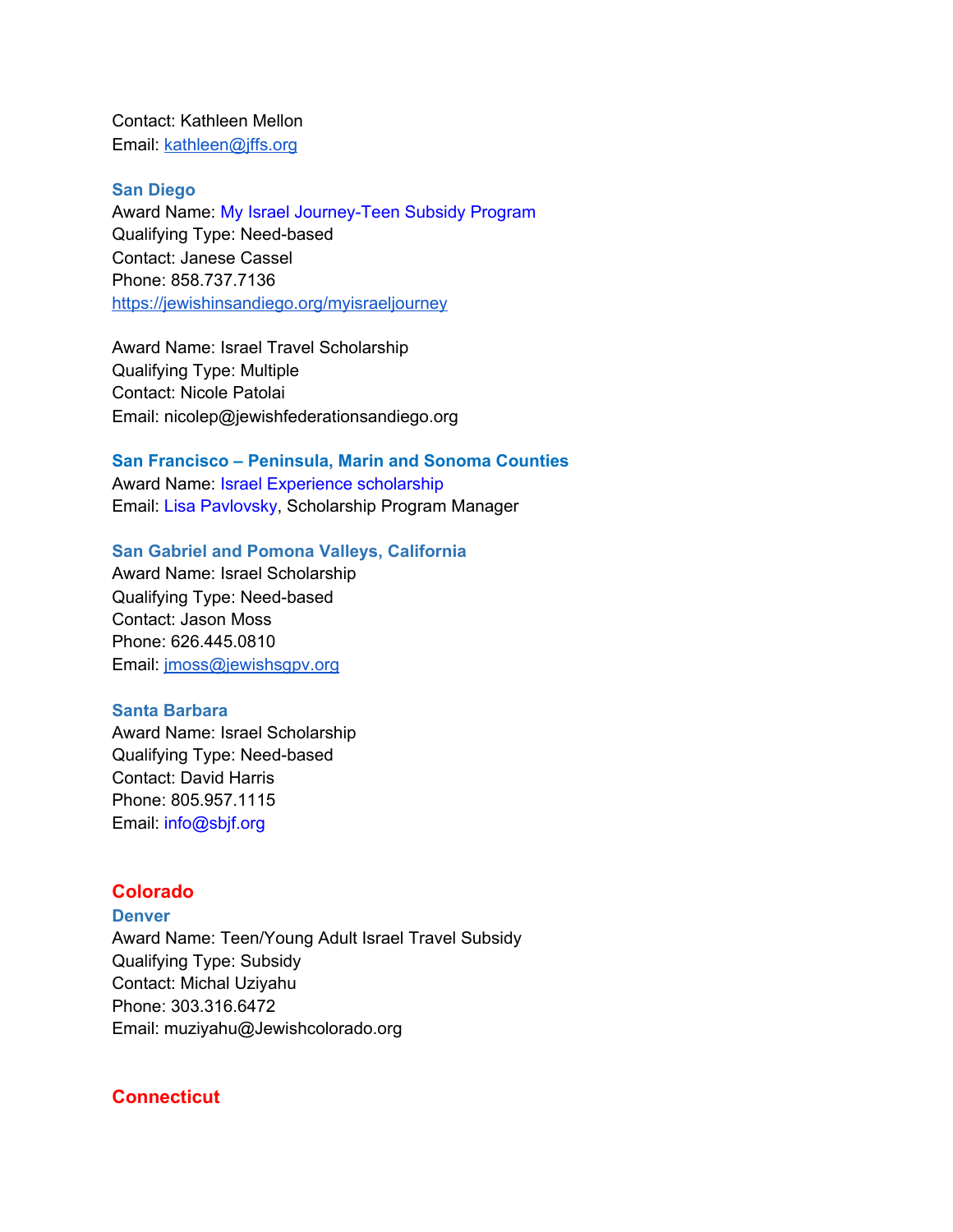#### **Danbury**

Award Name: Teen Israel Experience program Qualifying Type: Need-based Amount: Varies Contact: Cathy Goldenberg Phone: 203.792.6353 Email: [cathy.jfdanbury@sbcglobal.net](mailto:cathy.jfdanbury@sbcglobal.net)

# **New Haven**

Award Name: Israel Scholarship Qualifying Type: Need-based, must reside within Greater new Haven catchment Contact: Sydney Perry Phone: 203.387.2424 x302 Email: [sperry@jewishnewhaven.org](mailto:sperry@jewishnewhaven.org)

# **Delaware**

Award Name: Gilbert J. Spiegel Memorial Scholarship Qualifying Type: Multiple (leadership)

Award Name: Isadore and Ruth Reitzes Jewish Education Fund Qualifying Type: Multiple

Award Name: Jewish Study Fund Qualifying Type: Multiple Contact: Gina Kozicki Phone: 302.427.2100 x20 Email: scholarships@shalomdel.org

# **District of Columbia**

**Washington, DC** Award Name: Israel Quest Scholarship Qualifying Type: need-based Contact: Marla Hurwitz Phone: 301.348.7357 Email: Marla.Hurwitz@shalomdc.org

# **Florida**

# **Central Florida**

Award Name: The Ronald Colman Israel Travel Scholarship Qualifying Type: Multiple Contact: Lisa Sholk Phone: 407.645.5933x233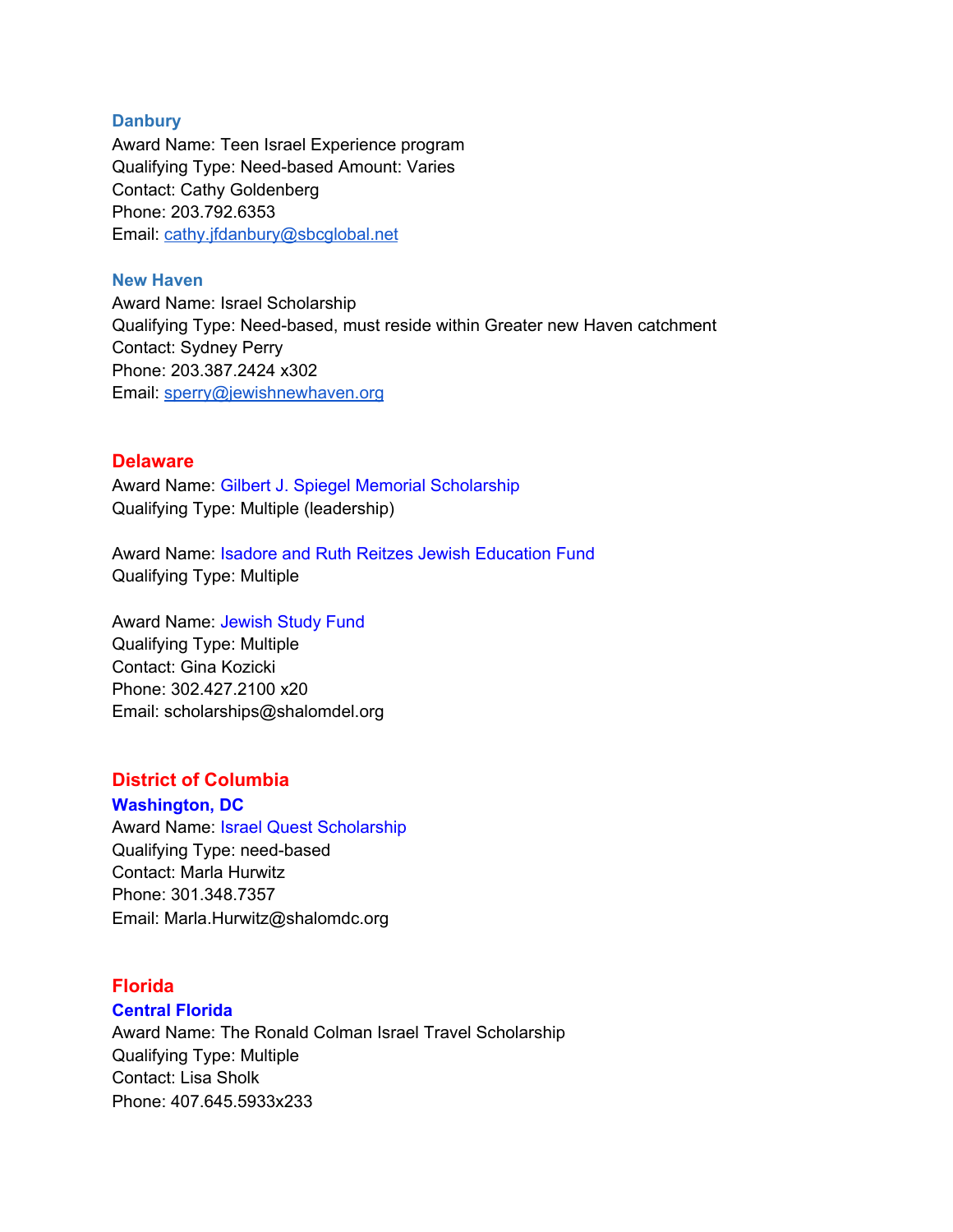#### https://files.ctctcdn.com/3092a758001/a55930e2-2945-49da-9312- 4b5b360859ef.pdf

#### **Jacksonville**

Award Name: Joan Levin Gift of Israel Program Qualifying Type - Merit Contact: Jill Abel Phone: 904.448.5000 x200 Email: jilla@jewishjacksonville.org

#### **Miami**

Award Name: Israel Programs Scholarship Qualifying Type: Need Based Contact: Dahlia Bendavid Phone: 305.576.4000 x445 Email: dbendavid@gmjf.org

#### **Palm Beach County**

Award Name: B'nai Mitzvah Vouchers and Israel Incentive Grants Qualifying Type: Merit

Award Name: Israel Scholarship Qualifying Type: Need-based (Please Note: Boynton Beach North-Marin county residents only, Del Ray and Boca Raton are not eligible) Contact: Wendy Stahl Phone: 561.615.4939 Email: wendy.stahl@jewishpalmbeach.org

# **Georgia**

#### **Atlanta**

Award Name: Passport To Israel Qualifying Type: Bar/Bat Mitzvahed in Atlanta Contact: Tyler Brown Phone: 678.510.1160 Email: tbrown@jfga.org

#### **Augusta**

Award Name: The Annette Barton Fund Qualifying Type: Non-Need Based Contact: Leah Ronen Phone: 706.228.3636 Email: augustafed1@knology.net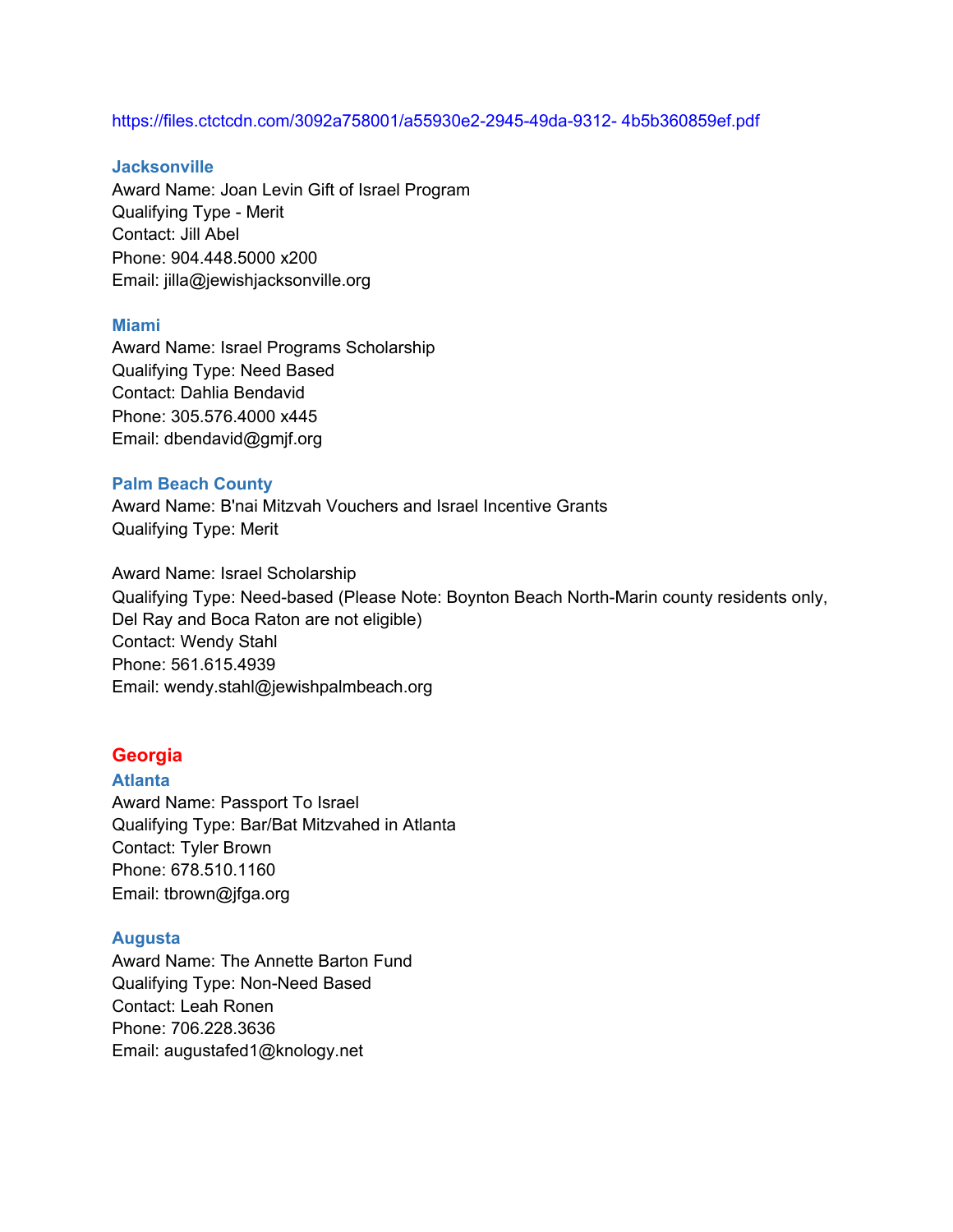# **Illinois**

**Chicago** Award Name: Israel Experience Qualifying Type: Multiple Contact: Mandy Weiss Phone: 312.444.2895 Email: Israelexperience@juf.org

# **Indiana**

### **Indianapolis**

Award Name: Joe & Sylvia Rothbard Family Israel Youth Experience Scholarship Qualifying Type: Need-based

Award Name: Send a Kid to Israel Partnership – SKIP Qualifying Type: Matching

Award Name: Israel Youth Experience Qualifying Type: Multiple Contact: Inna Kolesnikova Phone: 317.726.5450 Email: Israelscholarsip@jfgi.org

# **Kansas**

# **Kansas City**

Award Name: Guardian Foundation scholarships Qualifying Type: Need-based Contact: Alan Edelman Phone: 913.327.8104 Email: Alane@jewishkc.org

# **Wichita**

Award Name: Israel Scholarship Qualifying Type: Multiple, family must live in South/Central Kansas and participate in annual campaign Contact: Sandy Diel Phone: 316.686.4741 Email: sdiel@mkjf.org

# **Kentucky**

**Lexington** Award Name: Scholarships for Israel Experience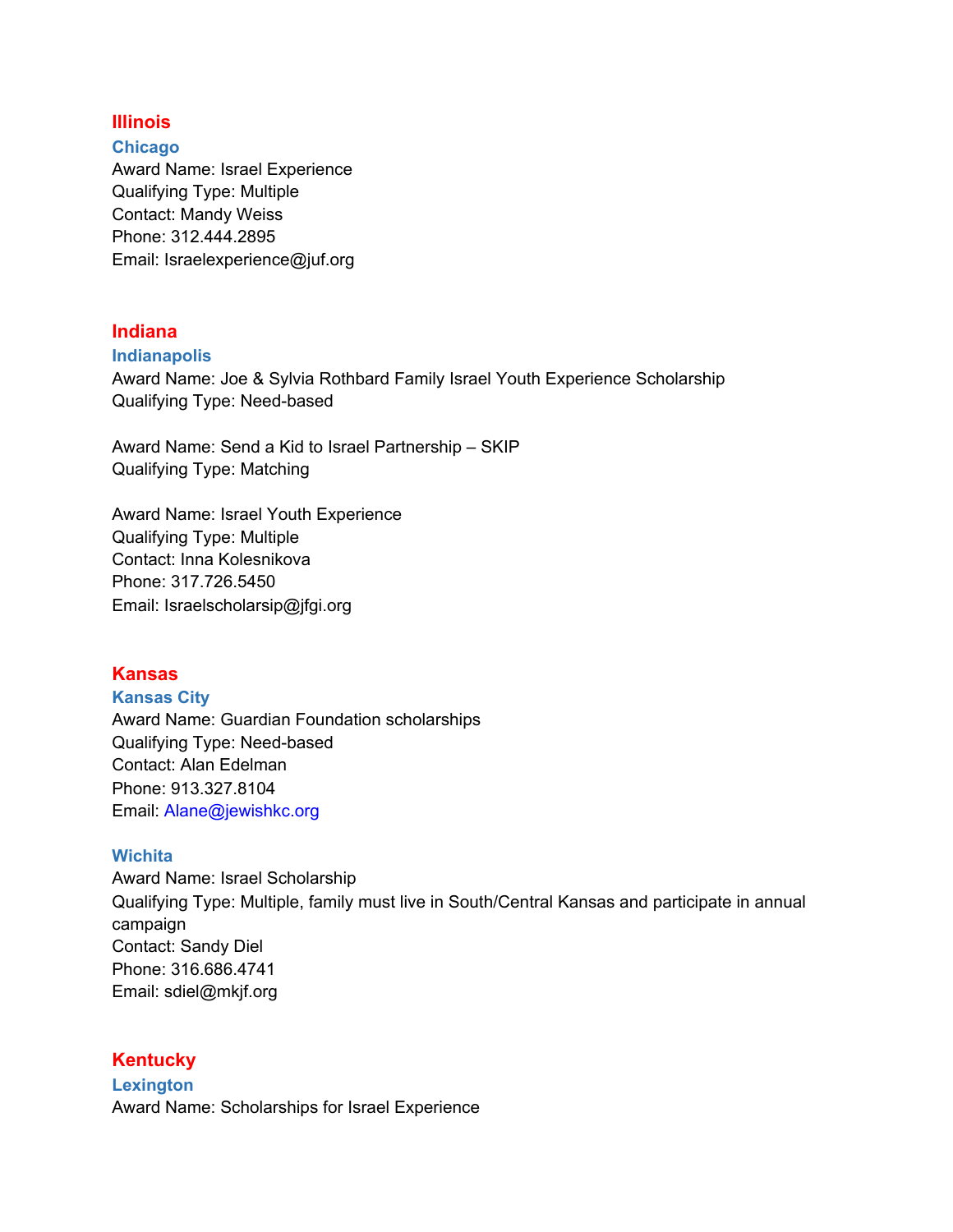Qualifying Type: First-Come/First Serve basis Contact: Judy Wortman Phone: 859.268.0672 Email: [jfb@jewishlexington.org](mailto:jfb@jewishlexington.org)

## **Louisville**

Award Name: Louisville March of the Living Scholarship Qualifying Type: Merit Based Award Name: Israel Travel Scholarship Contact: Mike Steklof Phone: 502.238.2755 Email: msteklof@jewishlouisville.org

# **Louisiana**

## **New Orleans**

Award Name: Gift of Israel Qualifying Type: matching Savings Programs Contact:Mary Lillich Phone: 504.780.5600 Email: giftofisrael@jewishnola.com

## **North Louisiana**

Award Name: Jewish Youth Scholarship Qualifying Type: Need Base Contact: Susan Gross Phone: 318-868-1200 Email: sgross@JewishNLA.org

# **Maryland**

**Baltimore** Award Name: Community Fund for Israel Experiences Scholarship Qualifying Type: Need-based Contact: Reena Roshgadol Phone: 410.735.5024 Email: CFIE@cjebaltimore.org

# **Massachusetts**

**Attleboro** Award Name: Israel Study Travel Grands and Scholarships Qualifying Type: Multiple Contact: Elanah Chassen Phone: 401.421.4111x140 Email: echassen@jewishallianceri.org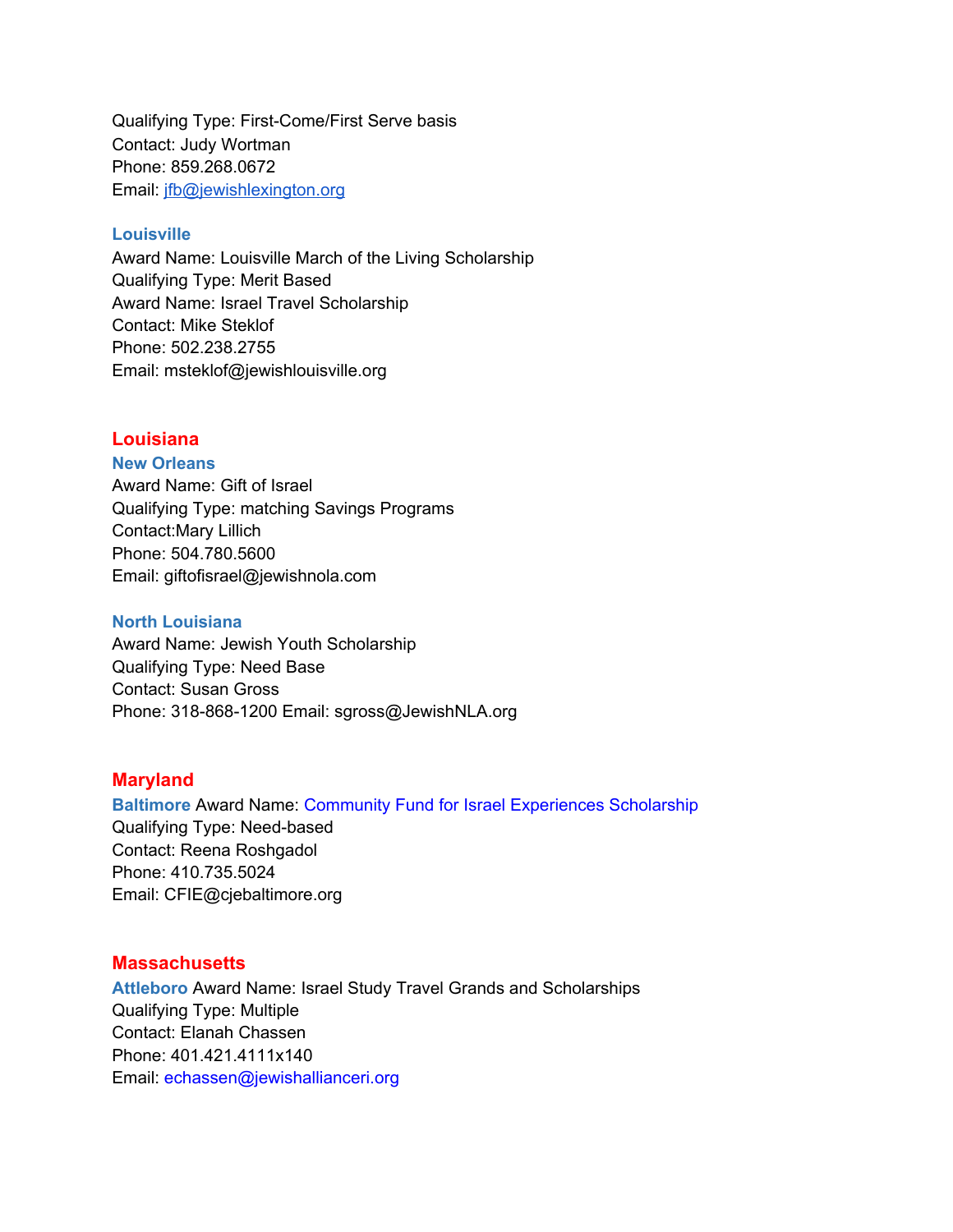#### **Berkshire County**

Award Name: Israel Scholarship Qualifying Type: First-come/first-serve Contact: Dara Kaufman Phone: 413.442.4360 x12 Email: Dara.Kaufman@verizon.net

## **Boston and North Shore**

Award Name: Israel Teen Travel Scholarship Qualifying Type: Need-based

Award Name: Israel Teen Travel Financial Aid Qualifying Type: Need-based Contact: Stacey Gainey Phone: 617.457.8500x694 Email: [staceyg@cjp.org](mailto:staceyg@cjp.org)

Award Name: Israel Scholarship Qualifying Type: Multiple Contact: Laura Shulman Brochstein Phone: 978.224.4095 Email: [laurasb@jfns.org](mailto:laurasb@jfns.org)

# **Merrimack Valley**

Award Name: Israel Scholarship Qualifying Type: Multiple Contact: Laurie Mindlin Phone: 978.688.0466 Email: laurie@mvjf.org

# **New Bedford**

Award Name: Harvey Friedland Israel Youth Experience Memorial Fund & Evelyn Rosen Youth Israel Travel Fund Qualifying Type: Multiple Contact: Amir cohen Phone: 508.997.7471 Email: [Amir@jewishnewbedford.org](mailto:Amir@jewishnewbedford.org)

# **Springfield**

Award Name: Israel Scholarship Qualifying Type: Multiple Contact: Michelle Lancto Phone: 413.732.9994 Email: mlancto@jewishwesternmass.org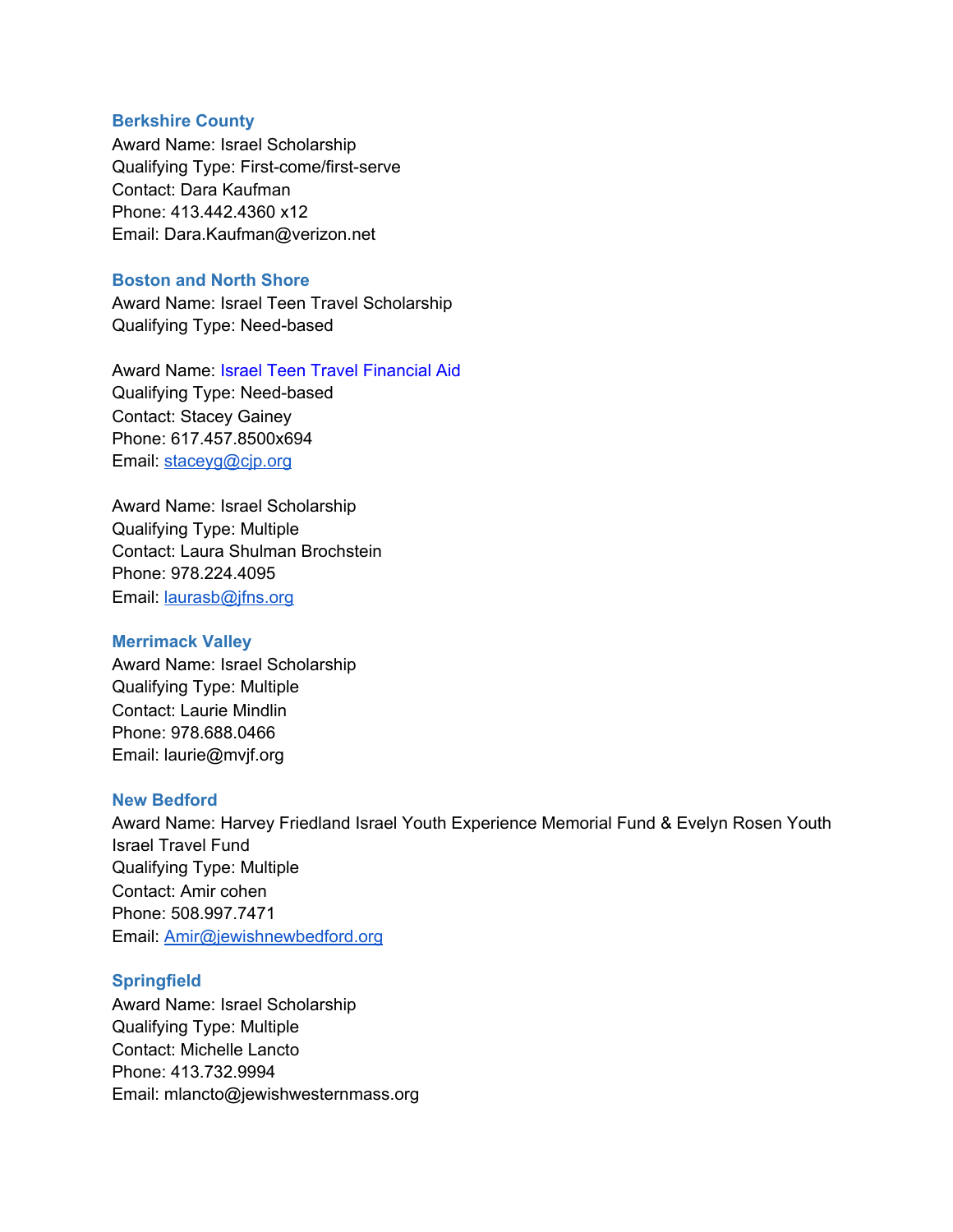#### **Western MA**

Award Name: Israel Travel and Study Grand Qualifying Type: Must live in Western MA Contact: Harold Grinspoon Foundation Phone: 413.276.0700 Email: gti@hgf.org

# **Michigan**

#### **Ann Arbor**

Award Name: The Susan L. Lichter Memorial Endowed Israel Scholarship Fund Qualifying Type: Merit-based

Award Name: Israel Experience Subsidies Qualifying Type: Multiple Contact: Rabbi Ilana Baden Phone: 734.677.0100 Email: ilana@jewishannarbor.org

## **Detroit**

Award Name: Get There! Qualifying Type: Multiple Contact: Jacob Allen Phone: 248.203.1467 Email: allen@jfmd.org

# **Minnesota**

#### **Minneapolis**

Award Name: The Louis Herman Israel Experience Fund Qualifying Type: Multiple Contact: Amanda Phone: 952.417.2319 Email: [afeigin@jewishminneapolis.org](mailto:afeigin@jewishminneapolis.org) [https://jewishminneapolis.org/experience-israel/travel-scholarships-3/louis-herman-israel-experi](https://jewishminneapolis.org/experience-israel/travel-scholarships-3/louis-herman-israel-experience-fund/) [ence-fund/](https://jewishminneapolis.org/experience-israel/travel-scholarships-3/louis-herman-israel-experience-fund/)

Award Name: Israel Center Scholarship Fund Qualifying Type: Need-based Contact: Eilat Harel Phone: 952-417-2321 Email: [anadel@mplsfed.org](mailto:anadel@mplsfed.org) <https://jewishminneapolis.org/experience-israel/travel-scholarships-3/israel-center-scholarship/>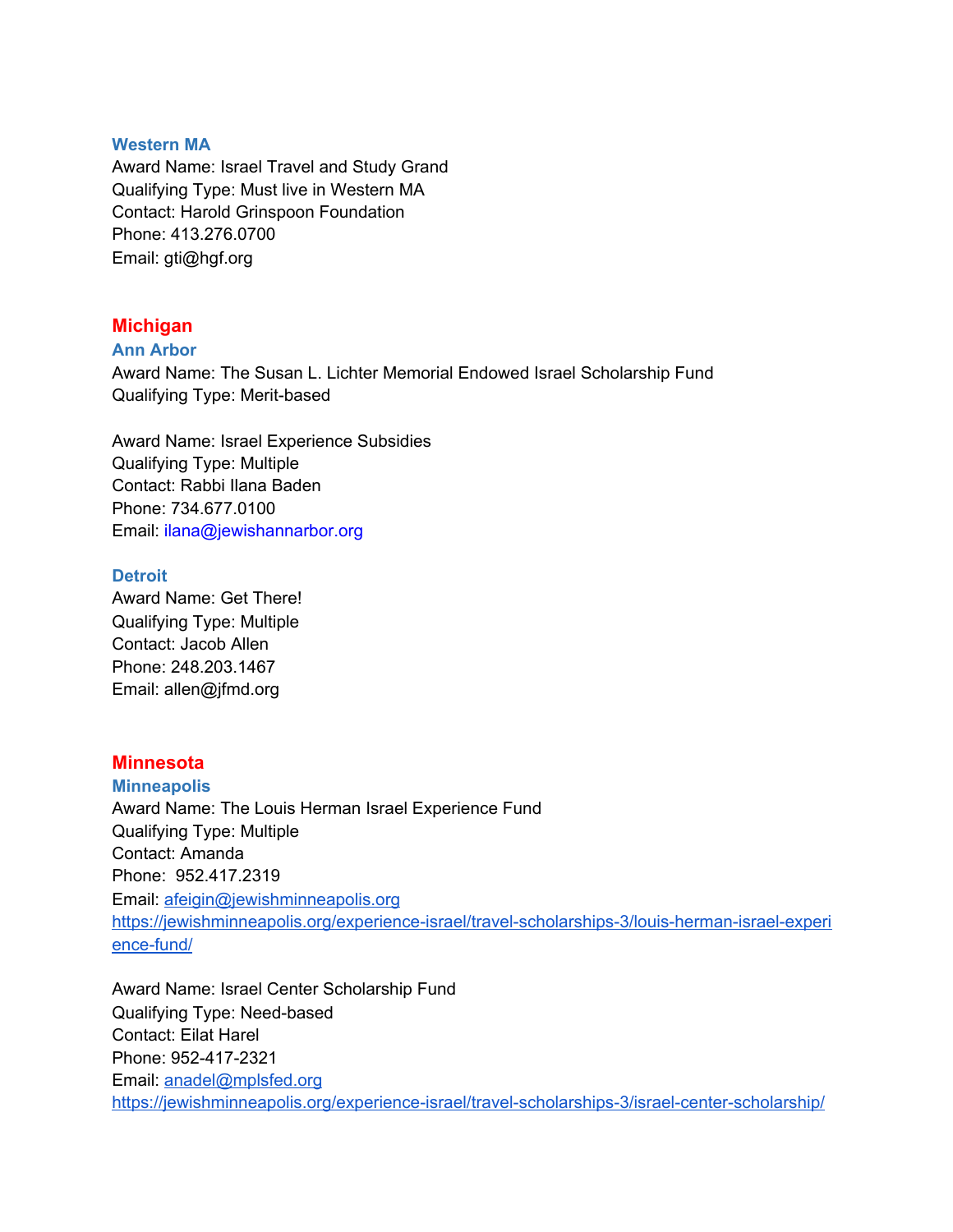### **St. Paul**

Award Name: Israel Experience Scholarships Qualifying Type: Multiple Contact: Sharyn Effress-Pesses Phone: 651.695.3186 Email: spesses@stpaulfed.org

# **Missouri**

**St. Louis** Award Name: Stuart I. Pessin Award Qualifying Type: Merit-based

Award Name: Israel Scholarship Qualifying Type: Need-based Amount: Varies

Award Name: Israel Travel Grants Qualifying Type: None Contact: Karen Rader Phone: 314.442.3756 Email: krader@cajestl.org

# **Nebraska**

## **Omaha**

Award Name: Israel Experience Grant Qualifying Type: One time, non-need based

Award Name: Israel Scholarship Qualifying Type: Need-based Contact: Mary Sue Grossman Phone: 402.334.6445 Email: mgrossman@jewishomaha.org

# **Nevada**

#### **Las Vegas**

Award Name: Jewish Federation of las Vegas Scholarship Qualifying Type: Merit-based Contact: Tracy Aparicio Phone: 702.732.0556 Email: Tracy@jewishlasvegas.com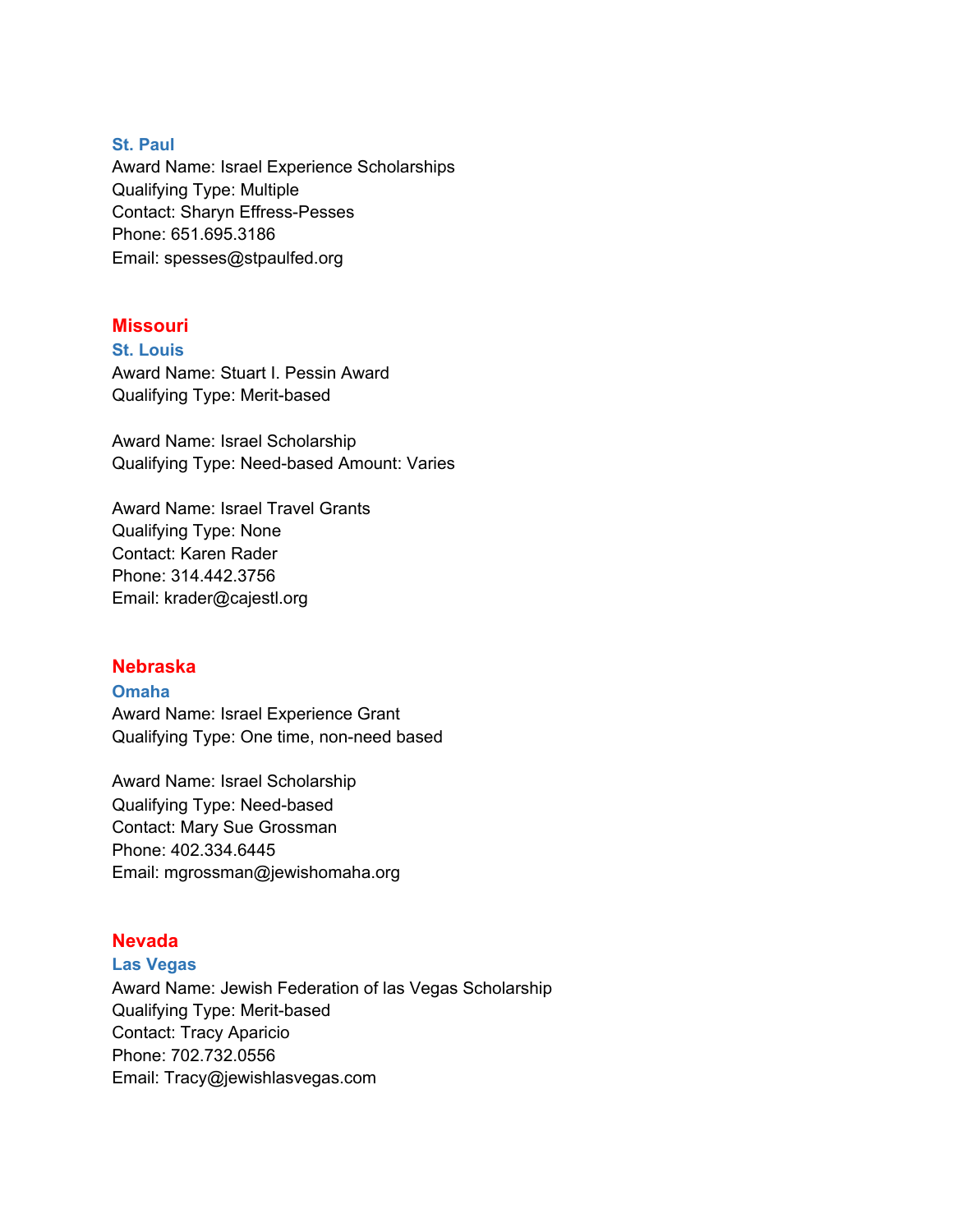### **New Hampshire**

Award Name: Irving and Bernice Singer Israel Experience Fund Qualifying Type: Non-Need Based Phone: 603.627.7679 Email: office@jewishnh.org

## **New Jersey**

**Metrowest**

Award Name: Passport to Israel Qualifying Type: Multiple Eligibility: Must reside in Sussex, Morris, Essex, Union, or part of Somerset County Contact: Justine Reuben Phone: 973.929.3054 Email: israelprograms@jfedgmw.org

## **Heart of New Jersey (Middlesex and Monmouth Counties)**

Award Name: Israel Teen Scholarship Qualifying Type: Multiple Contact: Dan Rozett Phone: 732.588.1836 Email: DanR@Jewishheartnj.org

#### **Southern New Jersey**

Award Name: Freda & Sam Yacker Israel Experience Award Qualifying Type: Multiple Contact: Amy Milgrim Phone: 856.673.2541 Email:Amilgrim@jfedsnj.org

Award Name: Saltzman Future Leadership Program Qualifying Type: Need-based

Award Name: Teen Israel Experiences Qualifying Type: Need-based

Award Name: BJBI Youth Fund Qualifying Type: Need-based Contact: Rabbi Jon Kleinman Phone: 856.751.9500x1091 Email:[jkleinman@jfedsnj.org](mailto:jkleinman@jfedsnj.org)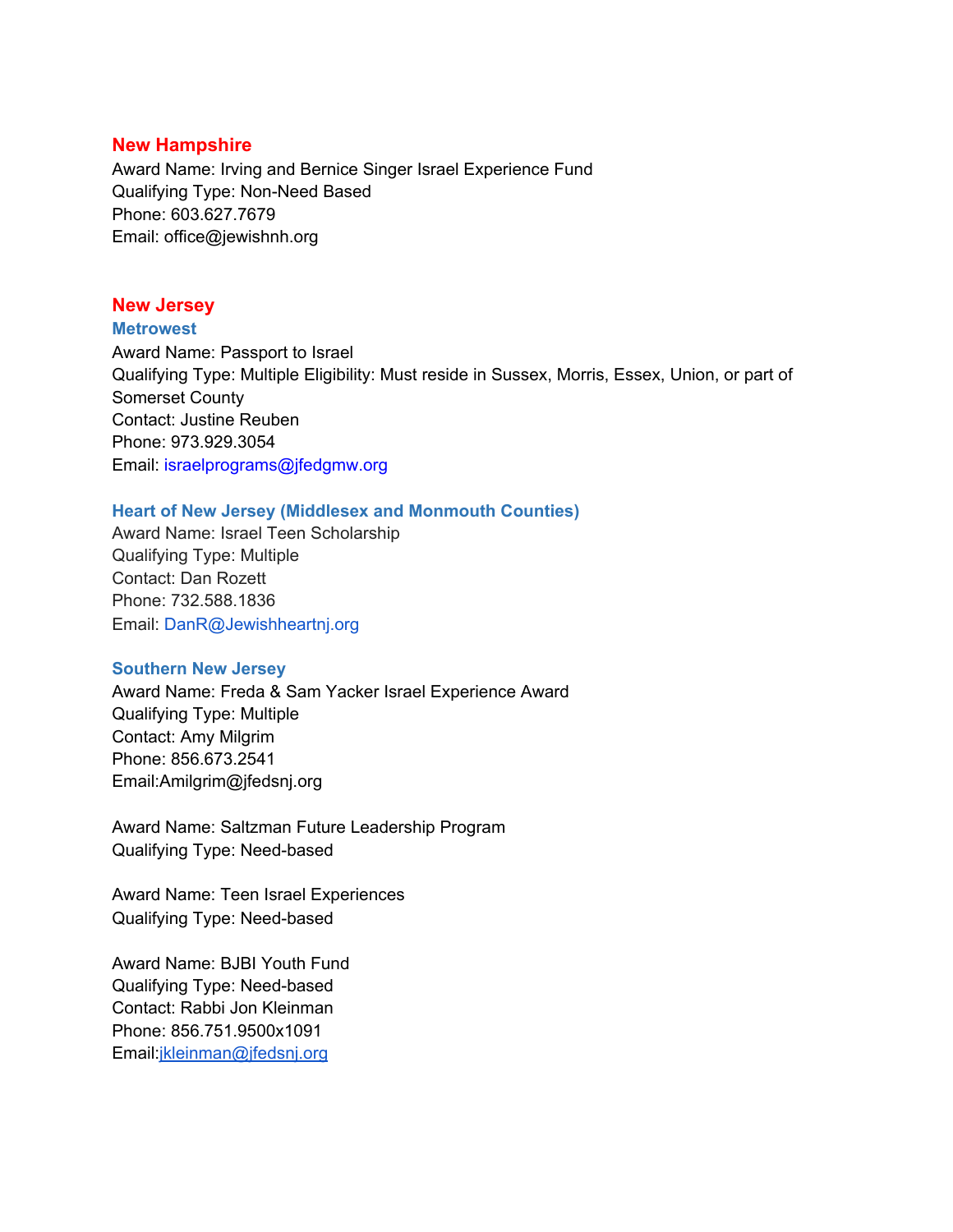## **New Mexico**

Award Name: Israel Experience Grant Qualifying Type: Need-based Contact: Sam Sokolove Phone: 505.821.3214 Email: sam@Jewishnewmexico.org

# **New York**

#### **Albany & Northeastern New York Community**

Award Name: Jewish Enrichment Scholarship Qualifying Type: Need-based Locations: Albany, Schenectady, Troy, glens Falls, Columbia and Greene counties Contact: Deborah Chapman Goldstein Phone: 518.783.7800 x 230 Email: dgoldstein@jewishfedny.org

Award Name: The Israel Experience Program Qualifying Type: Matching Contact: Marci Galinkin Phone: 518.783.7800 x 239 Email: mgalinkin@jewishfedny.org

#### **Buffalo**

Award Name: Israel Scholarship Qualifying Type: Need-based Contact: Lisa Collins Phone: 877.933.6369 Email: Lisa@jewishphilanthropies.org

# **New York**

Award Name: (NYC, Westchester & Long Island) TRY Scholarship Fund – works in conjunction with UJA/NY Federation. Qualifying Type: Need-based Contact: Elinor Kaufman Phone: 212 678 8883 Email: [info@ramah.co.il](mailto:info@ramah.co.il)

# **Orange County**

Award Name: The Jack and Jessica Blinkoff Scholarship Qualifying Type: Competitive Amount: Full cost of an Israel trip

Award Name: Youth 2 Israel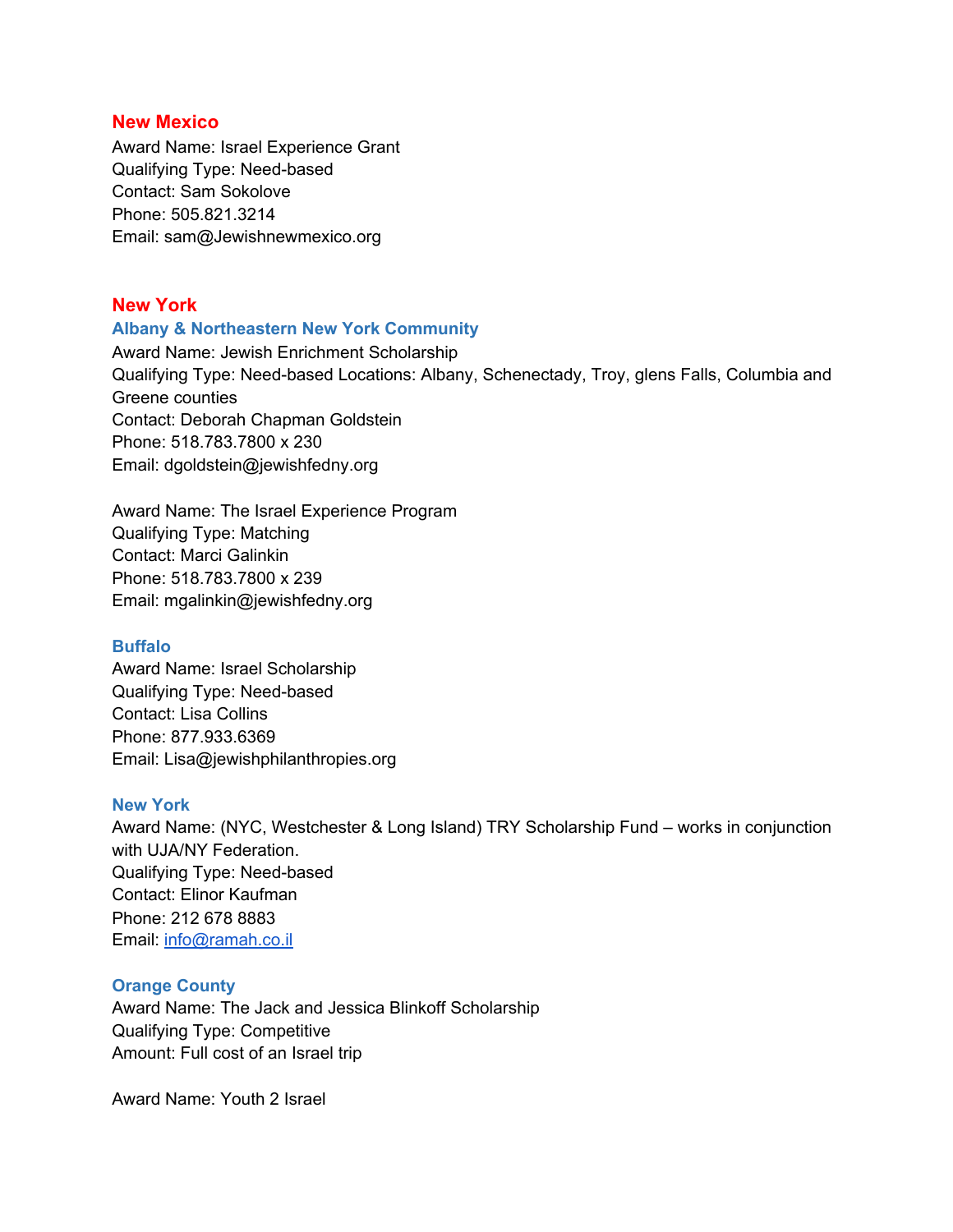Qualifying Type: Need Based Contact: Sharon Ball Phone: 845.562.7860 Email: Sharon@jewishorangeny.org

#### **Rochester**

Award Name: Gift of Israel Incentive Savings Fund Qualifying Type: Matching

Award Name: Israel Teen Scholarship Qualifying Type: Need-based Contact: Richard Gordon Phone: 585.461.0490 x8637 Email: rgordon@jewishrochester.org

## **Syracuse**

Award Name: Israel Scholarship & Grant Qualifying Type: Multiple Contact: Judith Stander Phone: 315.445.2040 x114 Email: jstander@jewishfederationcny.org

## **North Carolina**

# **Charlotte**

Award Name: Gorelick Teens to Israel Scholarship Qualifying Type: First-come/first serve Contact: Tal Stein Phone: 704.944.6751 Email: Tal.stein@jewishcharlotte.org

#### **Durham-Chapel Hill**

Award Name: Sara & E.J. Evans Israel Experience Scholarship Qualifying Type: Merit Contact: Susan Levy Phone: 919.354.4955 Email: slevy@shalomdch.org

#### **Greensboro**

Award Name: Greensboro's Israel Experience Grant Program Qualifying Type: Non-need-based Contact: Rachel Wolf Phone: 336.852.5433 x229 Email: rwolf@shalomgreensboro.org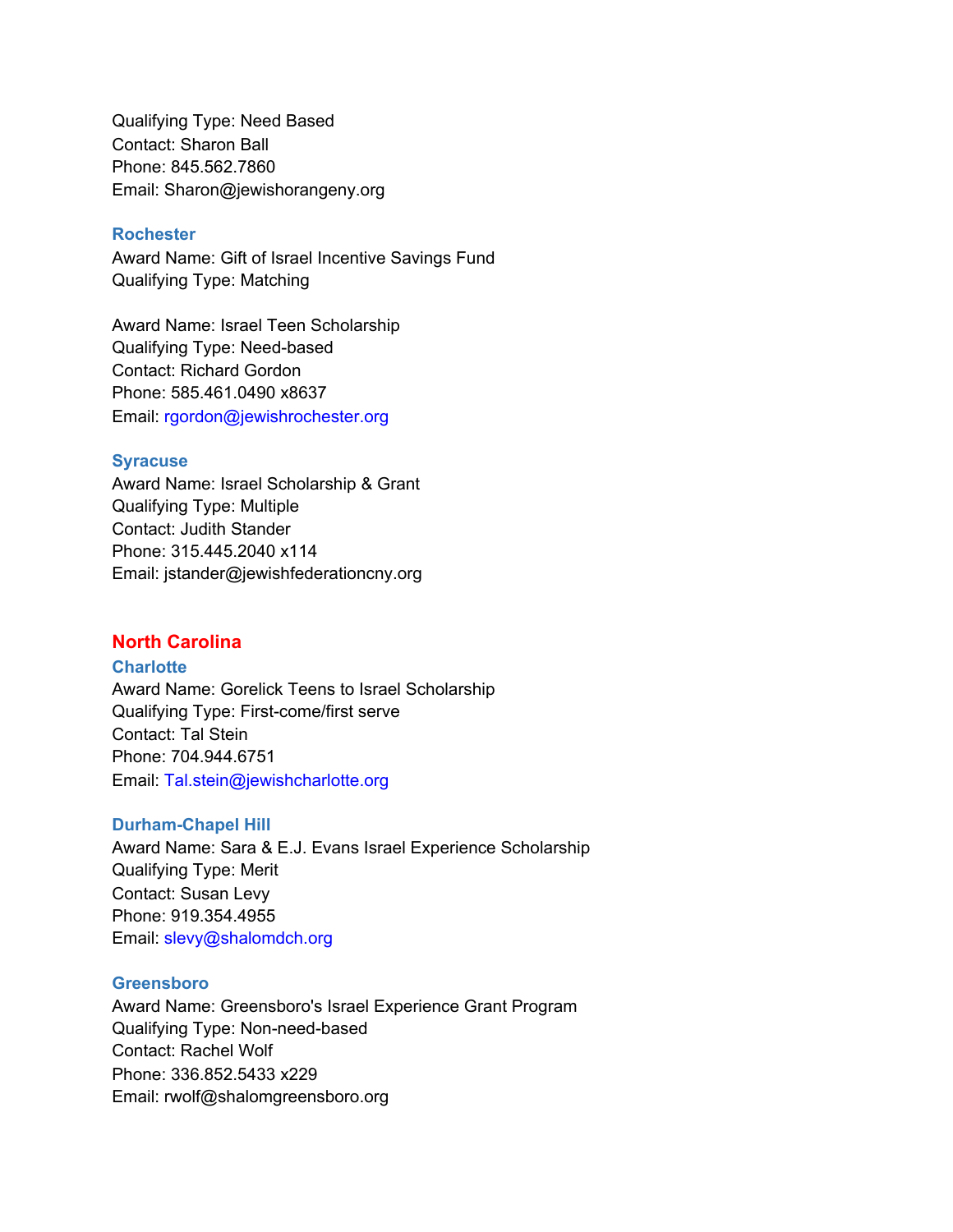Award Name: Jacke W. and Lottie K. Samet Israel Experience Scholarship Fund Qualifying Type: Need Based, First Peer Experience to Israel Contact: Betsy Gamburg Phone: 336.852.4829 x222 Email: bgamburg@shalomgreensboro.org

# **Ohio**

**Akron**

Award Name: The Israel Incentive Savings Program (IISP) Qualifying Type: Matching

Award Name: Ted Marks Scholarship Fund Qualifying Type: Merit Amount: Varies Contact: Josh Mantel Phone: 330.869.2424 Email: Josh\_Mantel@shawjcc.org

# **Cincinnati**

Award Name: Israel Travel Grants Qualifying Type: None Contact: Karyn Zimerman Phone: 513.985.1534 Email: Kzimerman@jfedcin.org

# **Cleveland**

Award Name: Jewish Identity and Israel Travel Program Scholarship Qualifying Type: Need-based

Award Name: Gift of Israel Qualifying Type: Matching Contact: Helen Wolf Phone: 216.371.0449 Email: hwolf@jecc.org

# **Columbus**

Award Name: Israel Experience Qualifying Type: Incentive-based/Need-Based Contact: Elana Polster Phone: 614.559.3227 Email: epolster@tcjf.org

## **Toledo**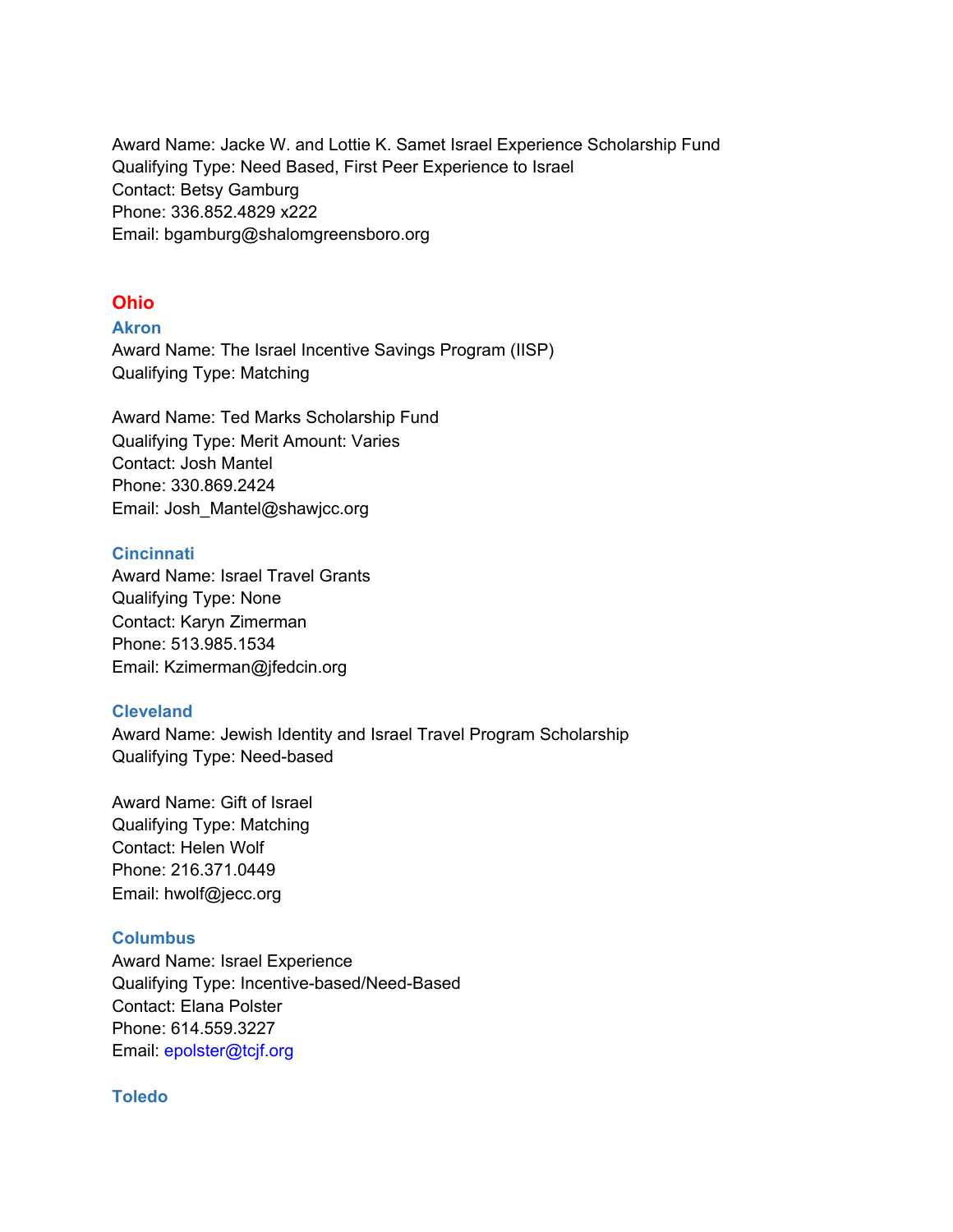Award Name: Jewish Experience Fund Qualifying Type: Multiple

Award Name: 1000 for 10 Teen Fund Qualifying Type: Multiple Contact: Barb Hager Phone: 419.724.0357 Email: Barb@jewishtoledo.org

# **Oregon**

## **Portland**

Award Name: Teen Israel Experience program Qualifying Type: Merit-based Amount: Up to \$4,000 or 80% of the program Contact: Your Congregational Rabbi

# **Pennsylvania**

#### **Lehigh Valley**

Award Name: Teen Experience Scholarship Qualifying Type: Incentive grant Contact: Mark Goldstein Phone: 610.821.5500 Email: markg@jflv.org

Award Name: Visit Israel Savings Partnership Qualifying Type: Matching Contact: Abby Trachtman Phone: 610.821.5500 Email: [abbyt@jflv.org](mailto:abbyt@jflv.org)

# **Philadelphia**

Award Name: Passport to Israel Incentive Savings Fund Qualifying Type: Matching

Award Name: Israel Scholarship Qualifying Type: Need-based Contact: Pam Pearlmutter Phone: 215.832.0837 Email: ppearlmutter@jfgp.org

# **Pittsburgh**

Award Name: Israel Scholarships Program Qualifying Type: Incentive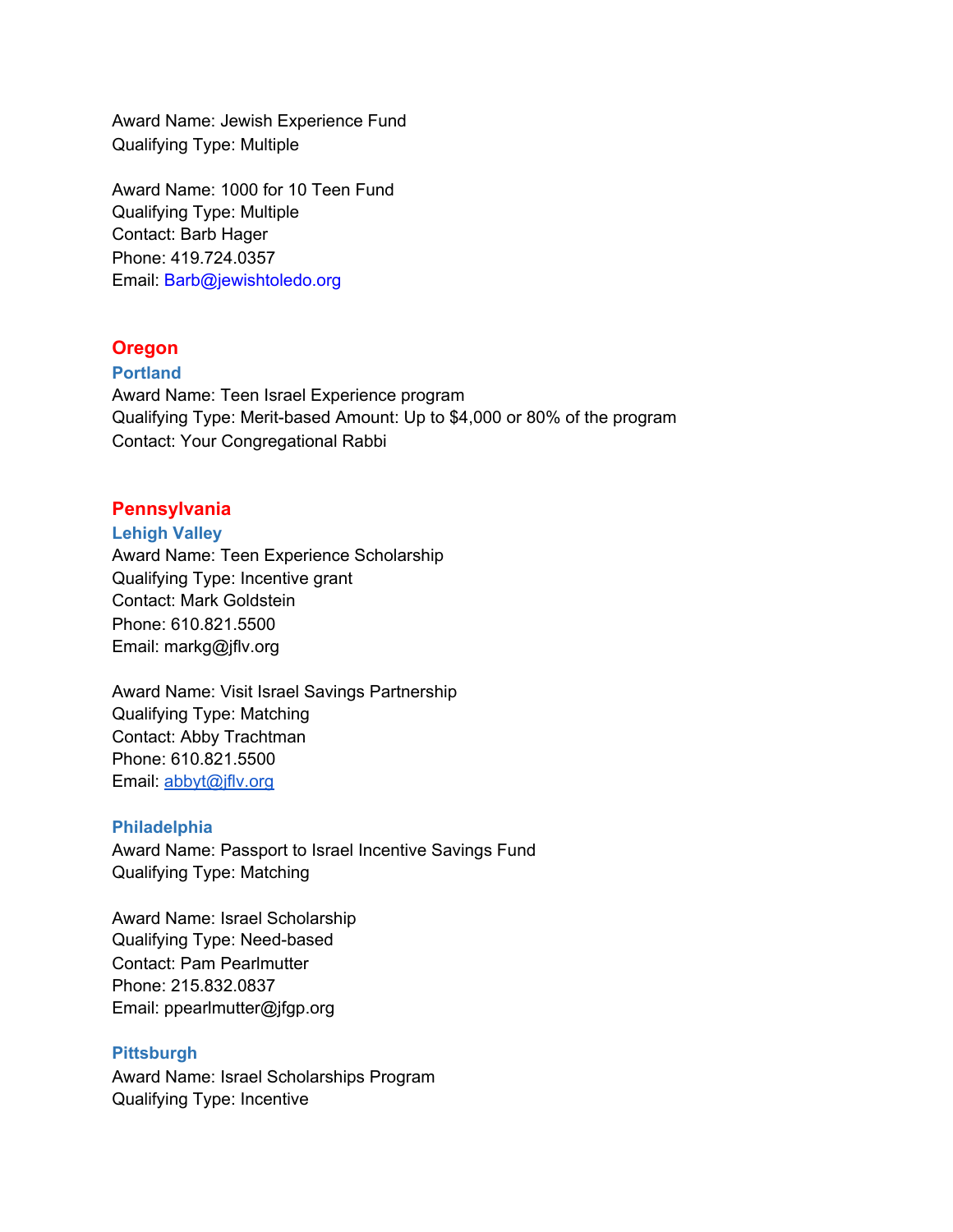Award Name: Passport to Israel Qualifying Type: Matching Contact: Debbie Swartz Phone: 412.992.5208 Email: dwartz@jefedpgh.org

# **Rhode Island**

Award Name: Israel Study Travel Grants and Scholarships Qualifying Type: Multiple Contact: Elanah Chassen Phone: 401.421.4111x140 Email: echassen@jewshallianceri.org

## **Tennessee**

**Memphis** Award Name: Lemsky Endowment Fund Israel Experience Grant Qualifying Type: Multiple Contact: Bluma Zuckerbrot-Finkelstein Phone: 901.767.7100 Email: bzuckerbrot-finkelstein@memjfed.org

## **Nashville**

Award Name: Mary & Harry Zimmerman Youth Exchange Endowment Fund Qualifying Type: Multiple

Award Name: Israel Incentive Grant Qualifying Type: Multiple Contact: Michelle Faulkner Phone: 615.354.1624 Email: Michelle@jewishnashville.org

# **Texas**

**Austin**

Award Name: Israel Experience Scholarship Qualifying Type: First-come/First-serve Contact: Dana Epstein Phone: 512.735.8008 Email: dana.epstein@shalomaustin.org

#### **Dallas**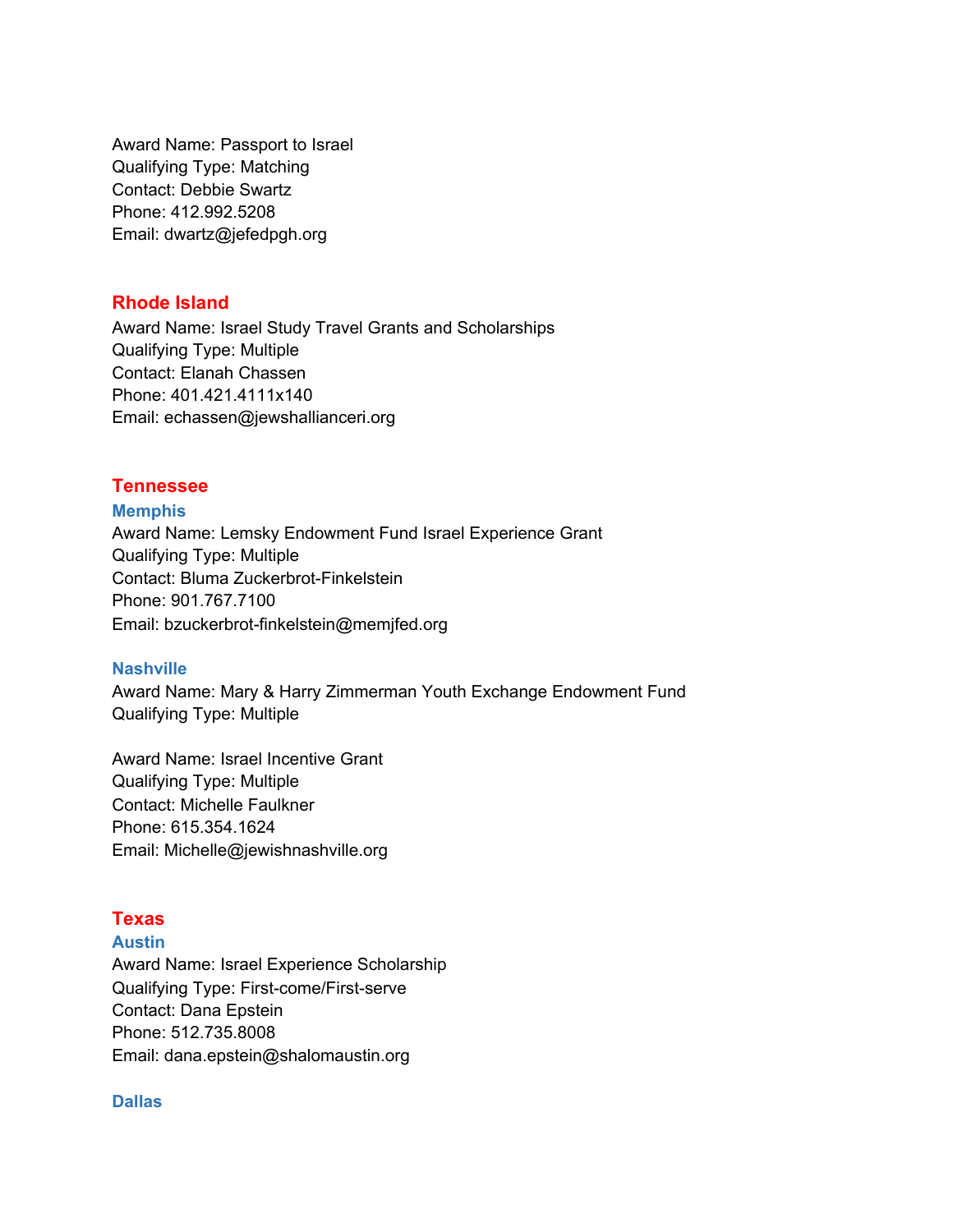Award Name: Israel Scholarship Qualifying Type: Need-based Contact: Sarah Golman Phone: 214.615.5275 Email: sgolman@jfgd.org

## **Houston**

Award Name: Israel Scholarship Qualifying Type: Need-based Contact: Paulette Walden Phone: 713.729.7000 x 309 Email: pwalden@houstonjewish.org

#### **San Antonio**

Award Name: Israel Scholarship Qualifying Type: Enrolled in Chai High Program Contact: Tiffany Bockerstette Phone: 210.302.6960 Email: lbockerstettet@jfsatx.org

#### **Vermont**

Grants to Individuals: Israel Travel and Study Qualifying Type: Must live in Southern Vermont (Windham and Bennington counties) Contact Harold Grinspoon Foundation Phone: 413.736.2552 Email:gti@ghf.org

# **Virginia**

**Richmond** Award Name: Richmond jewish Foundation Greenberg Israel Scholarship fund Qualifying Type: Need Based Contact: Joice Burnette Phone: 804.545.8628 Email: Joyce@rjfoundation.org

Award Name: Israel Scholarship Qualifying Type:None Contact: Sara Rosenbaum Phone: 804.545.8629 Email: srosenbaum@jewishrichmond.org

## **Washington**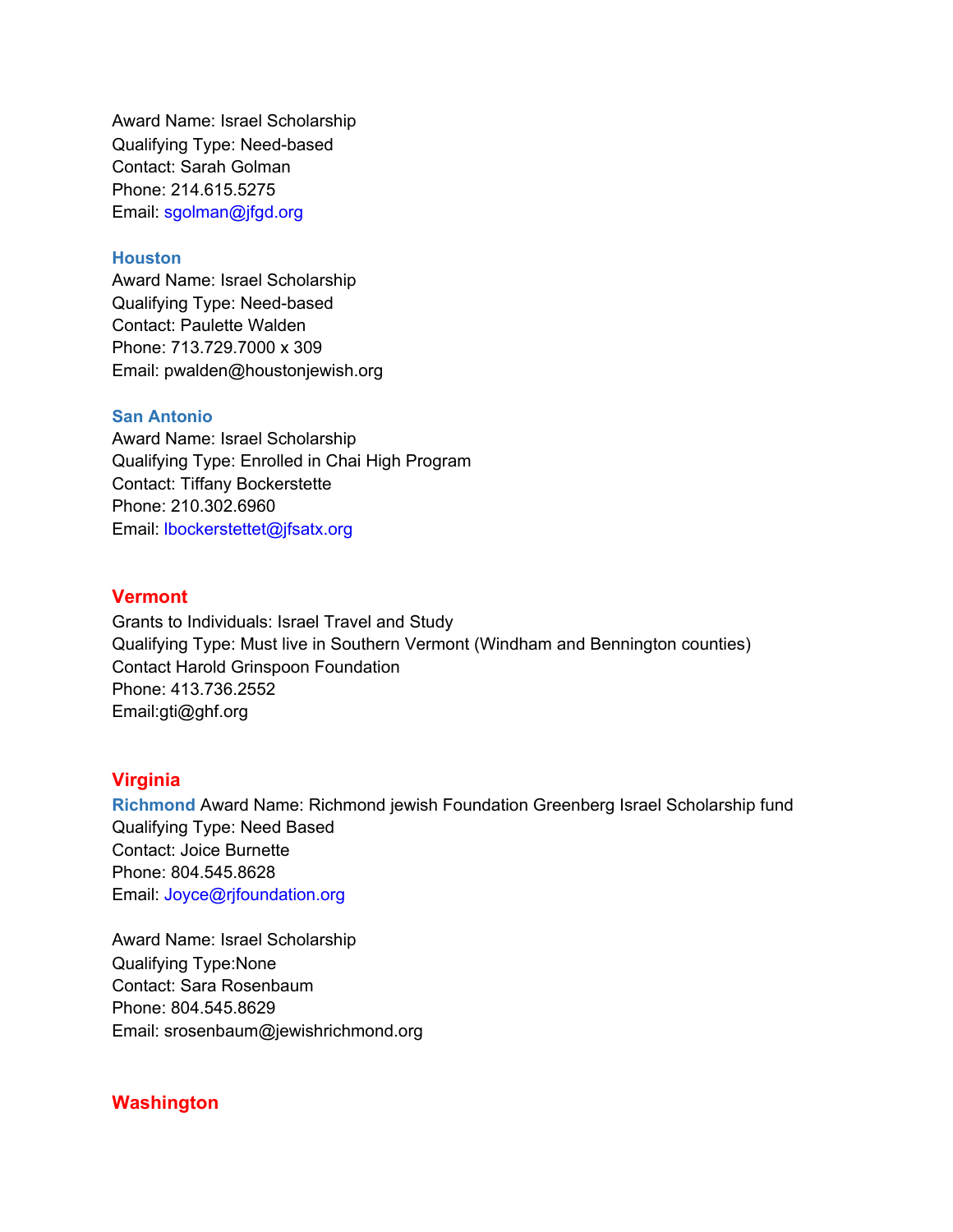Award name: Oranim Samis-TRY Fellows

Qualifying Type: **This stipend is awarded automatically to ALL Jewish teens from Washington State** (to first 10 applicants on a first-come-first-serve basis) Amount: **\$5,000 TRY Quarter (8 weeks) / \$7,500 TRY Classic (18 weeks)**

# *We are extremely grateful to the Samis Foundation for this generous grant!*



For more information, including requirements of fellows during and after the program: <https://try.ramah.org.il/oranim-samis-try-fellows/> Contact: [info@ramah.co.il](mailto:info@ramah.co.il)

# **Seattle**

Award Name: Jewish Federation of Greater Seattle Teen Israel Experience Scholarship Program Qualifying Type: Need-based and a resident of Washington state Contact: [teenscholarships@jewishinseattle.org](mailto:teenscholarships@jewishinseattle.org) <https://www.jewishinseattle.org/investments-in-jewish-life/scholarships/teen-israel-scholarships/>

# **Wisconsin**

**Milwaukee** Award Name: Passport to Israel Qualifying Type: Need-based Contact: Rabbi Hannah Greenstein Phone: 414.390.5764 Email: hannahg@milwaukeejewish.org

Award Name: Milwaukee Jewish Community Foundation Camp Scholarships Qualifying Type: Need-based Contact: Jen Vettrus Phone: 414.390.5722 Email: [jenv@milwaukeejewish.org](mailto:jenv@milwaukeejewish.org)

# **Canada**

# **Vancouver, British Columbia**

Award Name: Israel Scholarship Qualifying Type: Need-based Contact: Shelley Goldberg Phone: 604.257.5100 Email: sgoldberg@jewishvancouver.com

Award Name: Mercaz-Canada Scholarship Contact: Rabbi Jennifer Gorman